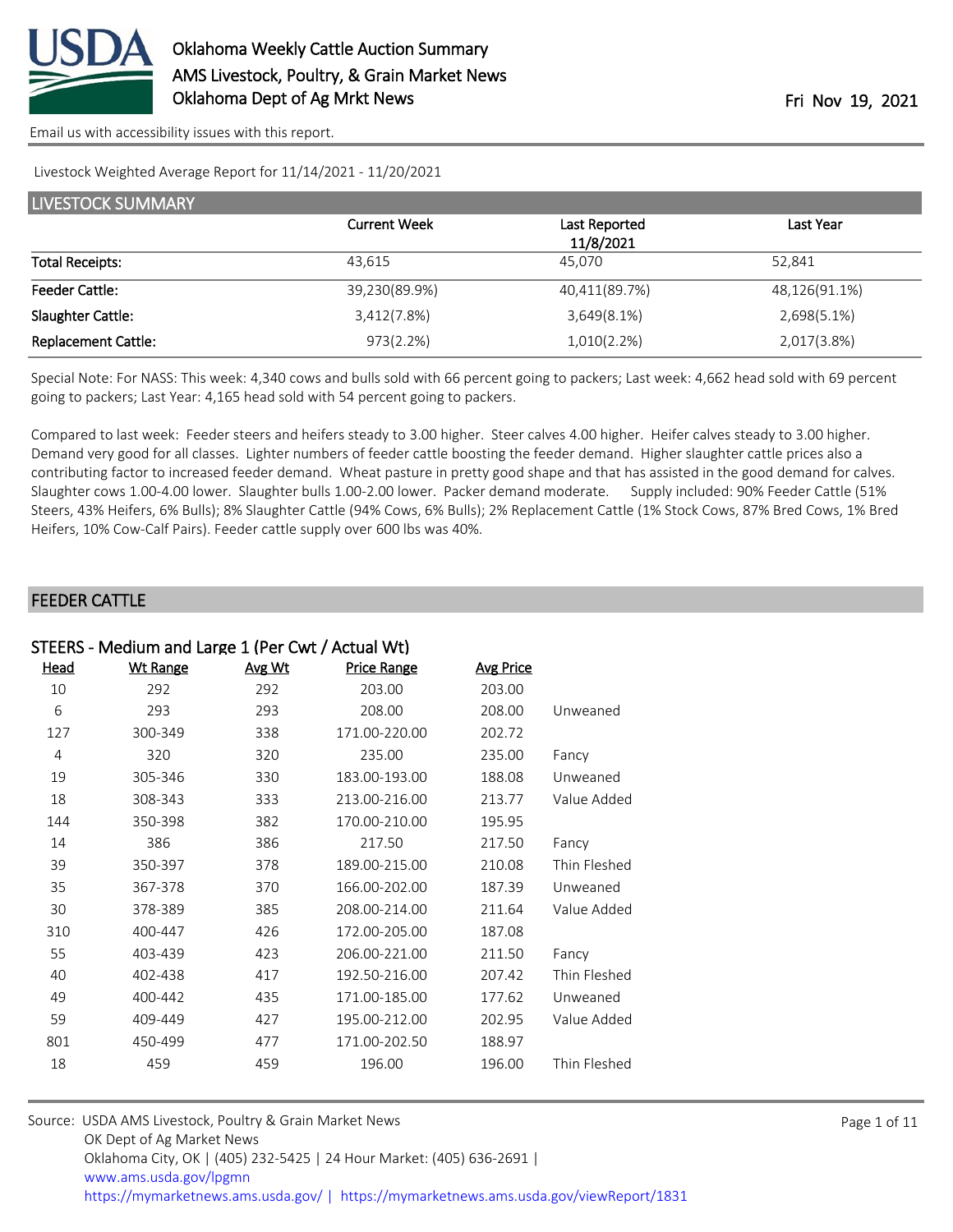

[Email us with accessibility issues with this report.](mailto:mars@ams.usda.gov?subject=508%20issue)

| 104            | 465-498 | 483  | 164.00-188.00 | 174.04 | Unweaned     |
|----------------|---------|------|---------------|--------|--------------|
| 1100           | 502-549 | 526  | 162.00-188.00 | 178.44 |              |
| 6              | 544     | 544  | 160.00        | 160.00 | Full         |
| 183            | 500-548 | 521  | 153.00-175.00 | 167.46 | Unweaned     |
| 16             | 510-539 | 524  | 177.00-180.00 | 179.17 | Value Added  |
| 1281           | 550-599 | 571  | 156.00-183.00 | 169.09 |              |
| 303            | 551-596 | 576  | 145.00-175.00 | 158.41 | Unweaned     |
| 1078           | 601-648 | 622  | 142.00-170.00 | 161.09 |              |
| 236            | 603-649 | 629  | 136.00-160.00 | 149.96 | Unweaned     |
| 45             | 604-629 | 621  | 160.00-167.00 | 162.83 | Value Added  |
| 1065           | 650-697 | 670  | 141.00-166.00 | 157.99 |              |
| 215            | 652-696 | 671  | 141.00-158.50 | 146.61 | Unweaned     |
| 31             | 660-680 | 673  | 156.75-162.00 | 158.44 | Value Added  |
| 1025           | 700-748 | 722  | 135.00-165.00 | 158.21 |              |
| 91             | 713-733 | 722  | 140.00-152.00 | 142.86 | Unweaned     |
| 21             | 711-737 | 722  | 147.00-154.25 | 150.03 | Value Added  |
| 672            | 750-799 | 778  | 130.00-164.00 | 157.67 |              |
| 64             | 766-791 | 771  | 163.50-167.50 | 164.53 | Thin Fleshed |
| 75             | 755-775 | 756  | 133.00-137.00 | 136.84 | Unweaned     |
| 31             | 754-772 | 762  | 144.00-154.25 | 149.89 | Value Added  |
| 609            | 800-845 | 821  | 115.00-168.50 | 159.26 |              |
| 242            | 850-883 | 861  | 145.00-165.00 | 157.78 |              |
| 119            | 905-947 | 927  | 131.00-154.25 | 152.43 |              |
| 5              | 1041    | 1041 | 135.00        | 135.00 |              |
| 15             | 1051    | 1051 | 139.00        | 139.00 |              |
| $\overline{4}$ | 1165    | 1165 | 134.00        | 134.00 |              |

## STEERS - Medium and Large 1-2 (Per Cwt / Actual Wt)

| Wt Range | Avg Wt | <b>Price Range</b> | Avg Price |              |
|----------|--------|--------------------|-----------|--------------|
| 297      | 297    | 151.00             | 151.00    |              |
| 321-348  | 327    | 141.00-201.00      | 175.49    |              |
| 307-325  | 321    | 147.00-153.00      | 151.75    | Unweaned     |
| 354-391  | 371    | 150.00-194.00      | 174.86    |              |
| 388      | 388    | 205.00             | 205.00    | Thin Fleshed |
| 361-398  | 375    | 134.00-162.00      | 147.20    | Unweaned     |
| 408-449  | 428    | 154.00-185.00      | 169.94    |              |
| 420-444  | 436    | 140.00-159.00      | 155.73    | Unweaned     |
| 413-423  | 420    | 175.00-175.50      | 175.35    | Value Added  |
| 453-496  | 477    | 147.00-187.00      | 171.09    |              |
| 450-490  | 473    | 145.00-167.00      | 161.11    | Unweaned     |
| 501-548  | 528    | 135.00-176.00      | 162.72    |              |
| 504-534  | 522    | 137.00-159.50      | 143.97    | Unweaned     |
|          |        |                    |           |              |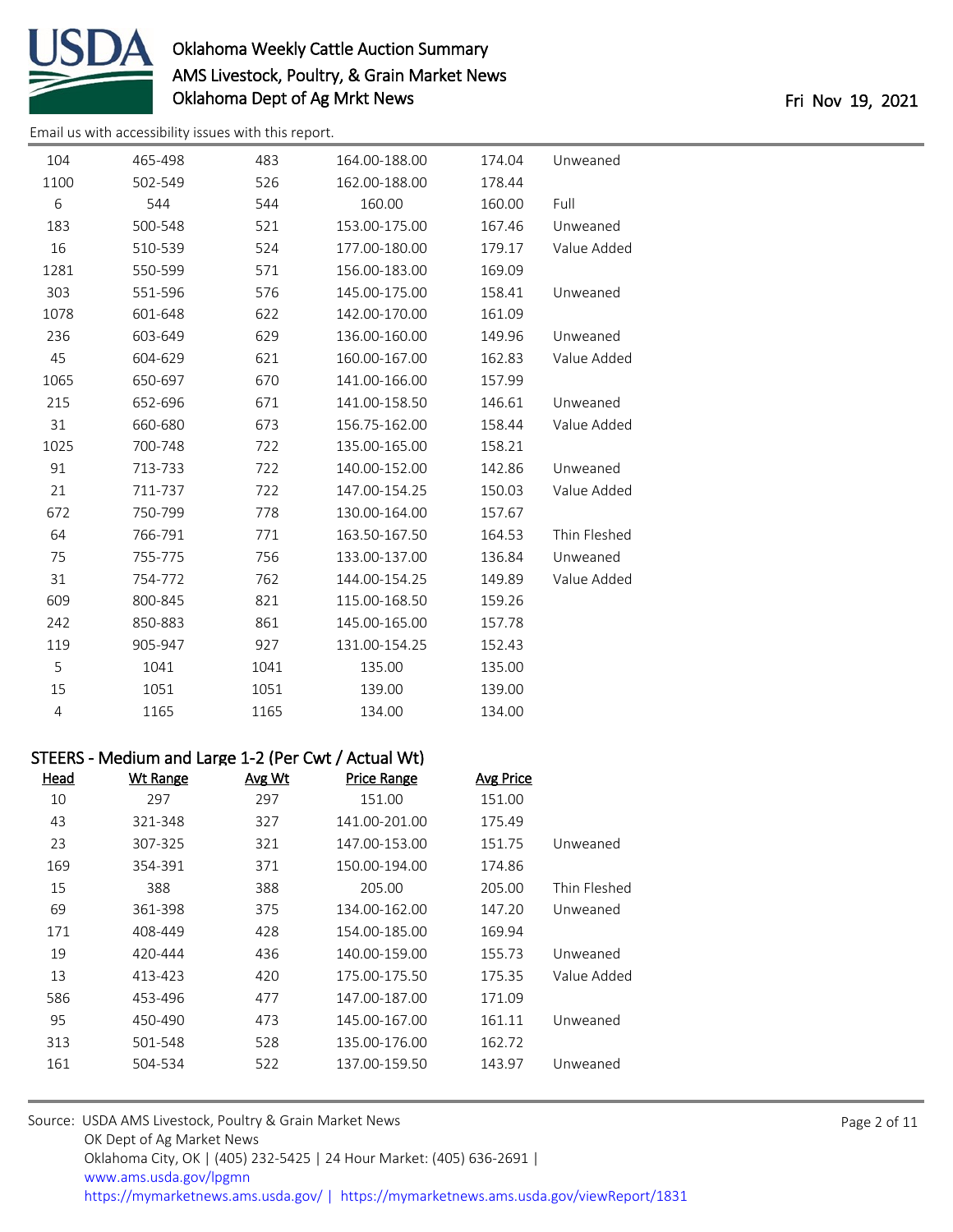

[Email us with accessibility issues with this report.](mailto:mars@ams.usda.gov?subject=508%20issue)

| 23  | 527-536 | 531  | 166.50-170.50 | 168.08 | Value Added |
|-----|---------|------|---------------|--------|-------------|
| 569 | 551-599 | 576  | 136.00-166.00 | 154.51 |             |
| 55  | 565-598 | 574  | 142.00-151.00 | 146.27 | Unweaned    |
| 229 | 600-644 | 625  | 120.00-158.00 | 146.41 |             |
| 75  | 603-636 | 619  | 136.00-150.00 | 144.89 | Unweaned    |
| 10  | 627-645 | 632  | 144.50-150.00 | 148.32 | Value Added |
| 250 | 650-698 | 672  | 130.00-158.00 | 146.42 |             |
| 89  | 652-695 | 682  | 133.00-160.00 | 143.92 | Unweaned    |
| 140 | 700-749 | 714  | 140.00-154.00 | 150.00 |             |
| 26  | 723     | 723  | 137.50        | 137.50 | Unweaned    |
| 51  | 751-793 | 764  | 135.00-158.00 | 151.22 |             |
| 8   | 769     | 769  | 135.50        | 135.50 | Unweaned    |
| 55  | 801-828 | 817  | 148.00-155.00 | 154.36 |             |
| 39  | 854-886 | 870  | 116.00-152.00 | 148.36 |             |
| 19  | 868     | 868  | 145.00        | 145.00 | Fleshy      |
| 65  | 905-944 | 936  | 125.00-145.00 | 143.81 |             |
| 12  | 1028    | 1028 | 144.00        | 144.00 |             |
|     |         |      |               |        |             |

#### STEERS - Medium and Large 2 (Per Cwt / Actual Wt)

| Head           | <b>Wt Range</b> | <u>Avg Wt</u> | <b>Price Range</b> | <b>Avg Price</b> |          |
|----------------|-----------------|---------------|--------------------|------------------|----------|
| 49             | 305-345         | 315           | 121.00-190.00      | 167.47           |          |
| $\overline{2}$ | 325             | 325           | 175.00             | 175.00           | Unweaned |
| 71             | 350-398         | 381           | 131.00-183.00      | 154.08           |          |
| 11             | 370-385         | 377           | 170.00-176.50      | 174.09           | Unweaned |
| 161            | 400-448         | 422           | 136.00-180.00      | 165.52           |          |
| 29             | 428-449         | 446           | 148.00-156.00      | 154.00           | Unweaned |
| 240            | 450-499         | 477           | 110.00-170.00      | 154.76           |          |
| 21             | 477-493         | 486           | 144.50-154.00      | 148.71           | Unweaned |
| 159            | 500-549         | 527           | 115.00-168.00      | 139.80           |          |
| 31             | 531-540         | 534           | 120.00-142.50      | 131.80           | Unweaned |
| 122            | 550-595         | 578           | 119.00-160.00      | 142.97           |          |
| 23             | 553-573         | 561           | 112.00-146.50      | 132.03           | Unweaned |
| 60             | 600-649         | 629           | 122.00-148.00      | 136.34           |          |
| 19             | 650-690         | 675           | 125.00-140.00      | 132.53           |          |
| 23             | 700-745         | 733           | 120.00-142.00      | 129.86           |          |
| 11             | 750-785         | 765           | 120.00-135.00      | 123.67           |          |
| 7              | 1029            | 1029          | 100.00             | 100.00           |          |

#### HEIFERS - Medium and Large 1 (Per Cwt / Actual Wt)<br>Head Wt Bange Avg Wt Price Bange Price Range Avg Price

|          | <b>AVE FILLE</b> | <b>FILLE NOTIKE</b> | <b>AVE VVL</b> | <b>VVL NATILE</b> | <u>icau</u> |
|----------|------------------|---------------------|----------------|-------------------|-------------|
|          | 151.97           | 150.00-154.00       | 290            | 285-295           |             |
| Unweaned | 182.00           | 182.00              | 291            | 291               |             |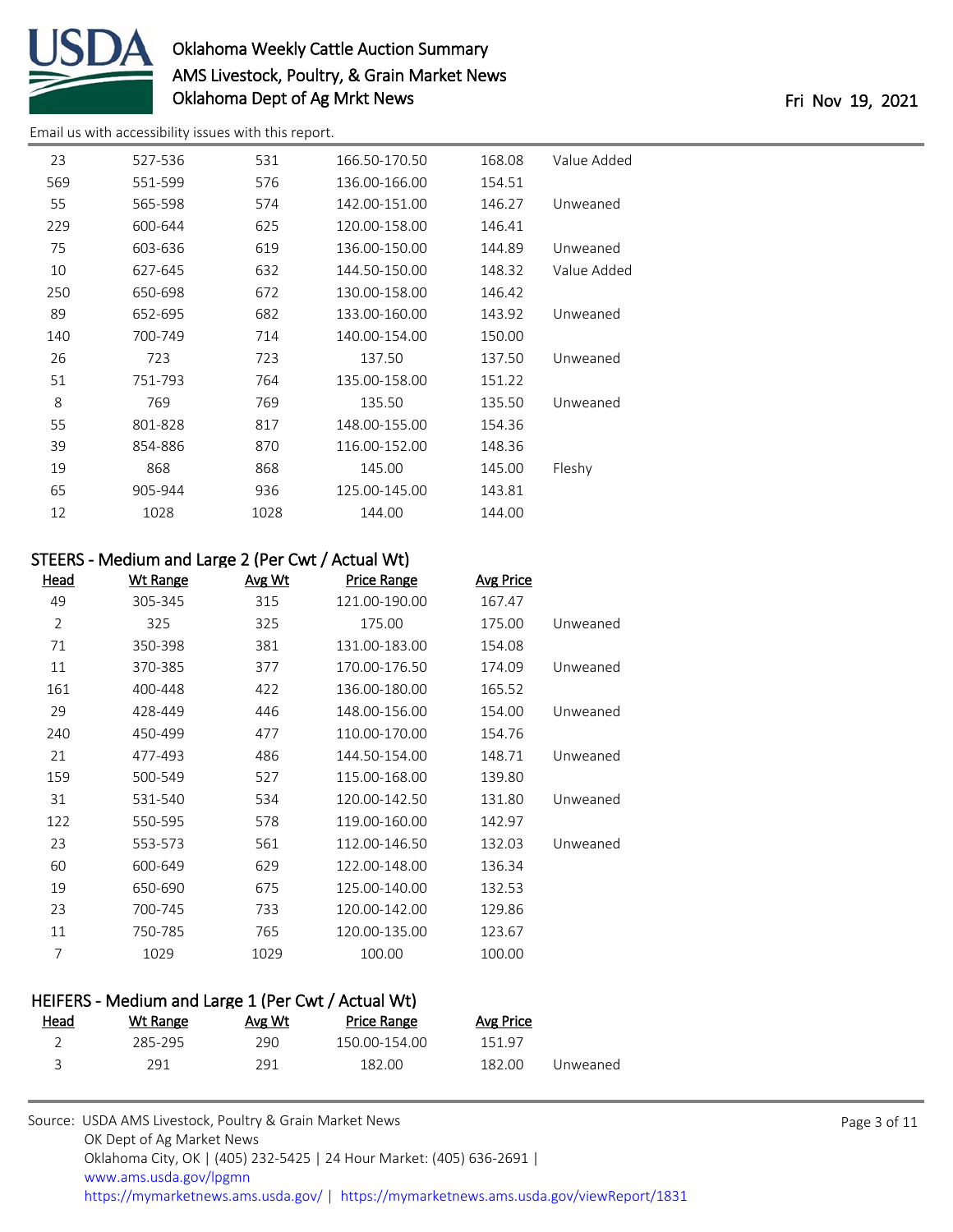

[Email us with accessibility issues with this report.](mailto:mars@ams.usda.gov?subject=508%20issue)

| 133            | 300-349 | 335  | 145.00-177.00 | 156.05 |              |
|----------------|---------|------|---------------|--------|--------------|
| 15             | 325-344 | 341  | 145.00-148.00 | 147.81 | Unweaned     |
| 13             | 306-329 | 320  | 157.00-167.00 | 160.68 | Value Added  |
| 225            | 350-399 | 377  | 143.00-181.00 | 158.08 |              |
| 24             | 365     | 365  | 181.00        | 181.00 | Thin Fleshed |
| 53             | 352-380 | 357  | 138.00-150.00 | 144.20 | Unweaned     |
| 19             | 350-390 | 377  | 154.00-160.00 | 156.74 | Value Added  |
| 487            | 400-449 | 428  | 141.00-170.00 | 155.89 |              |
| 23             | 401-417 | 410  | 173.00-180.00 | 174.86 | Thin Fleshed |
| 88             | 403-445 | 427  | 133.00-169.00 | 153.71 | Unweaned     |
| 15             | 400-425 | 408  | 160.50-164.00 | 161.83 | Value Added  |
| 765            | 450-498 | 470  | 136.00-168.00 | 153.39 |              |
| 8              | 475     | 475  | 175.00        | 175.00 | Thin Fleshed |
| 298            | 453-498 | 484  | 130.00-158.00 | 141.66 | Unweaned     |
| $\overline{7}$ | 454-472 | 462  | 156.00-158.00 | 156.88 | Value Added  |
| 920            | 500-547 | 525  | 133.00-162.00 | 147.22 |              |
| 50             | 513-545 | 528  | 160.00-172.00 | 164.14 | Thin Fleshed |
| 313            | 503-546 | 523  | 129.00-158.00 | 142.76 | Unweaned     |
| 36             | 509-537 | 524  | 145.75-168.00 | 150.10 | Value Added  |
| 1175           | 550-599 | 574  | 132.00-160.00 | 151.23 |              |
| 213            | 550-593 | 564  | 122.00-146.00 | 137.03 | Unweaned     |
| 682            | 600-649 | 623  | 130.00-154.50 | 143.50 |              |
| 194            | 602-649 | 622  | 127.50-145.50 | 136.28 | Unweaned     |
| 45             | 600-626 | 621  | 142.00-143.50 | 143.00 | Value Added  |
| 761            | 650-696 | 676  | 127.00-156.00 | 147.80 |              |
| 5              | 656     | 656  | 152.00        | 152.00 | Thin Fleshed |
| 116            | 651-688 | 667  | 129.00-135.00 | 131.43 | Unweaned     |
| 1113           | 700-749 | 731  | 124.50-156.00 | 149.52 |              |
| $\overline{7}$ | 733-735 | 734  | 121.00-136.00 | 127.42 | Unweaned     |
| 493            | 750-795 | 766  | 110.00-154.75 | 149.78 |              |
| $\overline{7}$ | 768     | 768  | 115.00        | 115.00 | Unweaned     |
| 176            | 802-844 | 816  | 109.00-157.00 | 149.33 |              |
| 123            | 860-899 | 890  | 104.00-150.00 | 146.55 |              |
| 40             | 900-909 | 907  | 105.00-141.00 | 135.71 |              |
| 16             | 969     | 969  | 142.00        | 142.00 | Thin Fleshed |
| $\overline{4}$ | 1025    | 1025 | 118.00        | 118.00 |              |
|                |         |      |               |        |              |

### HEIFERS - Medium and Large 1-2 (Per Cwt / Actual Wt) Head Wt Range Avg Wt Price Range Avg Price 307-349 331 134.00-167.00 149.26 305-337 333 137.00-140.00 139.75 Unweaned 353-395 374 132.00-156.00 143.75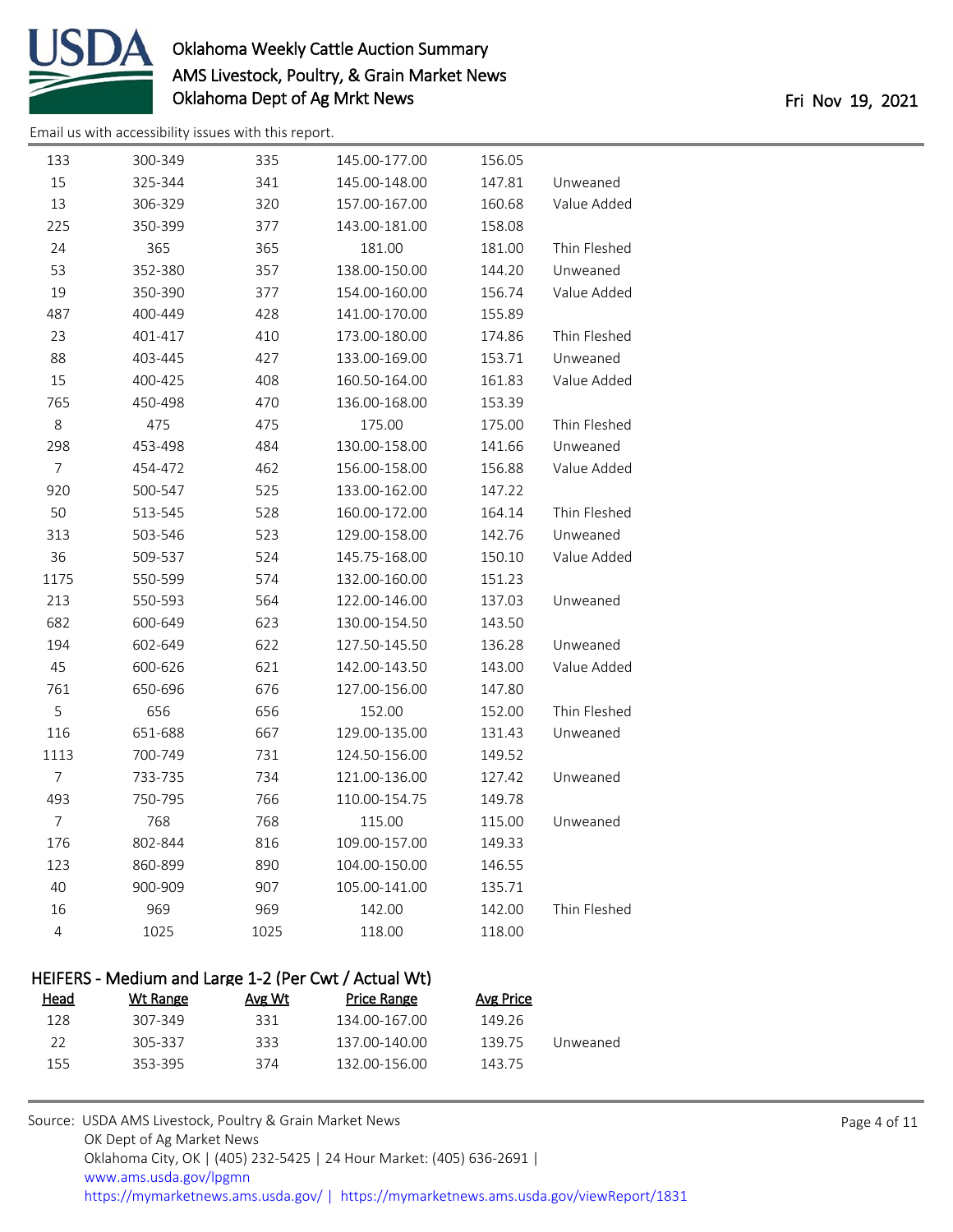

[Email us with accessibility issues with this report.](mailto:mars@ams.usda.gov?subject=508%20issue)

| 25  | 353-395 | 372  | 136.00-144.00 | 140.94 | Unweaned    |
|-----|---------|------|---------------|--------|-------------|
| 13  | 355-360 | 356  | 145.00-150.00 | 145.78 | Value Added |
| 378 | 400-449 | 429  | 133.00-156.00 | 147.93 |             |
| 37  | 400-440 | 420  | 130.00-147.50 | 138.00 | Unweaned    |
| 30  | 403-407 | 405  | 148.00-155.00 | 151.05 | Value Added |
| 436 | 451-499 | 475  | 130.00-149.00 | 141.11 |             |
| 94  | 464-493 | 479  | 105.00-140.00 | 126.99 | Unweaned    |
| 35  | 452-487 | 479  | 144.50-154.00 | 146.35 | Value Added |
| 260 | 505-549 | 529  | 125.00-160.00 | 137.93 |             |
| 103 | 507-549 | 522  | 117.00-140.00 | 129.47 | Unweaned    |
| 19  | 510-528 | 521  | 139.00-141.50 | 140.17 | Value Added |
| 324 | 550-598 | 574  | 124.00-145.00 | 137.67 |             |
| 188 | 560-599 | 582  | 120.00-142.50 | 130.84 | Unweaned    |
| 16  | 555-586 | 578  | 135.00-139.00 | 137.45 | Value Added |
| 84  | 600-649 | 628  | 119.00-145.00 | 133.06 |             |
| 46  | 609-645 | 624  | 111.00-137.00 | 125.04 | Unweaned    |
| 21  | 607-610 | 607  | 129.00-130.00 | 129.90 | Value Added |
| 330 | 652-695 | 670  | 106.00-155.00 | 140.20 |             |
| 32  | 660-695 | 685  | 112.00-128.00 | 122.02 | Unweaned    |
| 58  | 707-745 | 725  | 106.00-145.00 | 135.15 |             |
| 5   | 729     | 729  | 129.00        | 129.00 | Fleshy      |
| 19  | 757-795 | 785  | 114.00-139.50 | 132.92 |             |
| 15  | 816-849 | 827  | 112.00-130.00 | 118.16 |             |
| 11  | 924     | 924  | 111.00        | 111.00 |             |
| 3   | 1022    | 1022 | 108.00        | 108.00 |             |

#### HEIFERS - Medium and Large 2 (Per Cwt / Actual Wt)

| <u>Head</u> | <b>Wt Range</b> | Avg Wt | <b>Price Range</b> | <b>Avg Price</b> |          |
|-------------|-----------------|--------|--------------------|------------------|----------|
| 49          | 305-345         | 328    | 110.00-149.00      | 138.88           |          |
| 4           | 344             | 344    | 172.00             | 172.00           | Unweaned |
| 50          | 350-395         | 376    | 101.00-154.00      | 131.33           |          |
| 32          | 362             | 362    | 115.00             | 115.00           | Unweaned |
| 145         | 400-448         | 425    | 99.00-152.00       | 129.99           |          |
| 5           | 415             | 415    | 120.00             | 120.00           | Unweaned |
| 132         | 450-498         | 477    | 100.00-144.00      | 122.79           |          |
| 6           | 470-485         | 475    | 119.00-128.00      | 124.04           | Unweaned |
| 99          | 500-545         | 522    | 110.00-137.00      | 123.31           |          |
| 24          | 521-540         | 533    | 114.00-123.00      | 117.69           | Unweaned |
| 87          | 550-598         | 573    | 110.00-137.00      | 123.74           |          |
| 12          | 573             | 573    | 125.00             | 125.00           | Unweaned |
| 56          | 600-648         | 629    | 111.00-134.00      | 122.68           |          |
| 19          | 603-624         | 612    | 110.00-124.00      | 116.01           | Unweaned |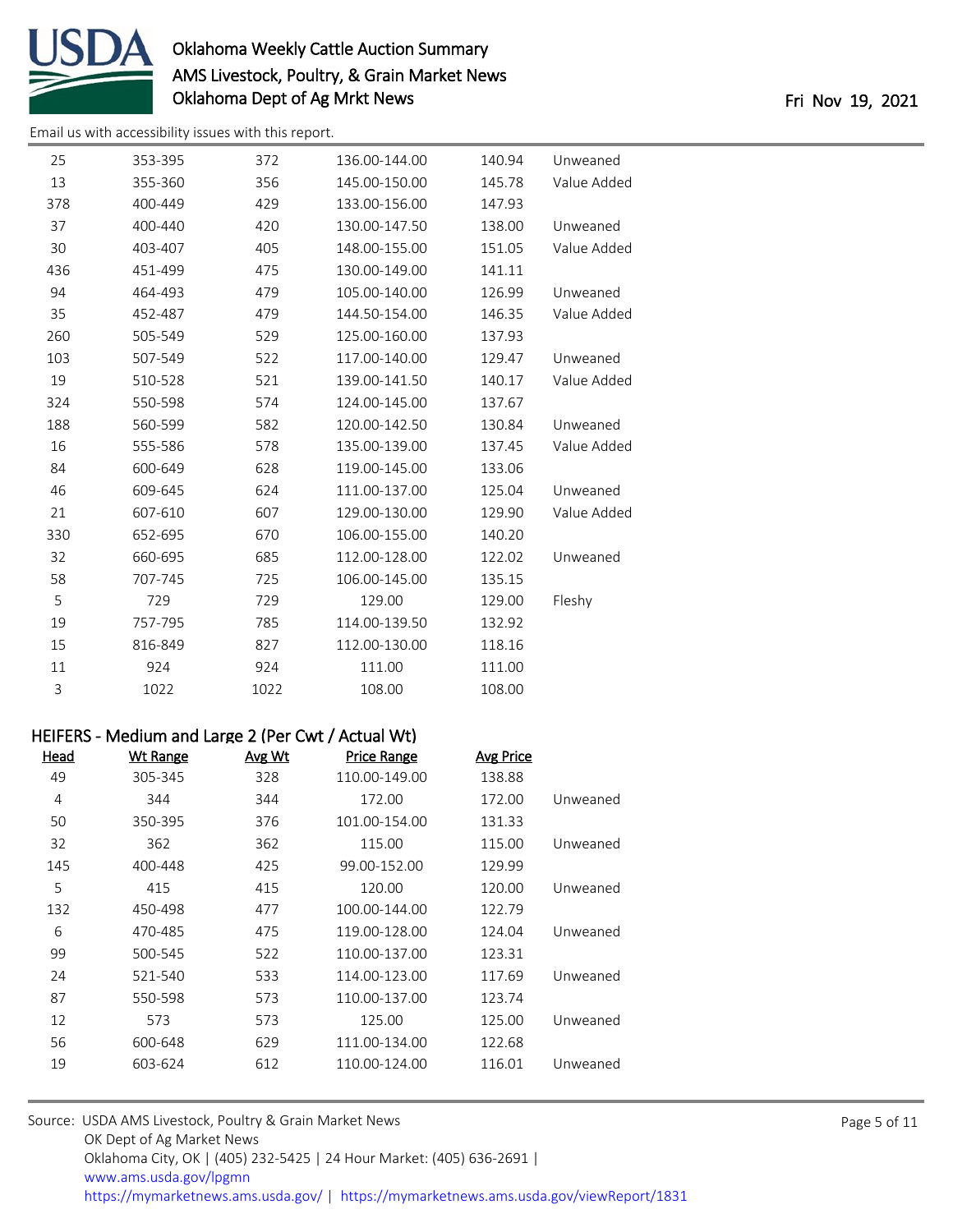

|    | 655-680 | 666 | 100.00-132.00 | 118.68 |  |
|----|---------|-----|---------------|--------|--|
| 47 | 710-745 | 717 | 102.00-129.00 | 11799  |  |
|    | 902     | 902 | 95.00         | 95.00  |  |

|      |          | HEIFERS - Medium and Large 3 (Per Cwt / Actual Wt) |             |
|------|----------|----------------------------------------------------|-------------|
| Head | Wt Range | Avg Wt                                             | Price Range |

| ead<br>______ | Wt Range | Avg Wt | Price Range | <b>Avg Price</b> |
|---------------|----------|--------|-------------|------------------|
|               | 413      | 413    | 140.00      | 140.00           |

|          |                 |       | HEIFERS - Small and Medium 2-3 (Per Cwt / Actual Wt) |
|----------|-----------------|-------|------------------------------------------------------|
| المممللة | $M/L$ $D - - -$ | 1.111 | Datas Damas                                          |

|      | $11$ ch choronique direction in $\epsilon$ or the case $\epsilon$ and $\epsilon$ |        |                    |                  |  |
|------|----------------------------------------------------------------------------------|--------|--------------------|------------------|--|
| Head | Wt Range                                                                         | Avg Wt | <b>Price Range</b> | <b>Avg Price</b> |  |
|      | 484                                                                              | 484    | 41 OO              | 41.00            |  |
|      | 668                                                                              | 668    | 41.00              | 41.00            |  |

# BULLS - Medium and Large 1 (Per Cwt / Actual Wt)

| <b>Head</b>    | <b>Wt Range</b> | Avg Wt | <b>Price Range</b> | <b>Avg Price</b> |              |
|----------------|-----------------|--------|--------------------|------------------|--------------|
| 45             | 300-345         | 327    | 180.00-213.00      | 198.43           |              |
| 67             | 350-399         | 381    | 177.00-193.00      | 183.51           |              |
| 18             | 376-385         | 383    | 205.00-220.00      | 208.27           | Fancy        |
| 3              | 350             | 350    | 200.00             | 200.00           | Thin Fleshed |
| 16             | 392-398         | 395    | 175.50-191.00      | 181.61           | Unweaned     |
| 80             | 400-449         | 419    | 160.00-197.00      | 179.22           |              |
| 5              | 429             | 429    | 202.50             | 202.50           | Fancy        |
| $\overline{7}$ | 400-406         | 403    | 161.00-184.00      | 174.23           | Unweaned     |
| 4              | 405-440         | 414    | 171.00-180.00      | 177.61           | Value Added  |
| 124            | 450-496         | 477    | 149.50-193.00      | 168.32           |              |
| 11             | 499             | 499    | 171.00             | 171.00           | Fancy        |
| 41             | 451-490         | 478    | 150.00-175.00      | 162.75           | Unweaned     |
| $\overline{7}$ | 475-483         | 480    | 161.00-165.00      | 162.70           | Value Added  |
| 55             | 500-544         | 521    | 145.00-168.00      | 156.86           |              |
| 72             | 516-545         | 534    | 147.00-168.00      | 163.00           | Unweaned     |
| 96             | 550-597         | 571    | 135.50-169.00      | 150.35           |              |
| 15             | 550             | 550    | 164.00             | 164.00           | Fancy        |
| 48             | 554-588         | 572    | 138.00-166.00      | 149.66           | Unweaned     |
| 53             | 600-643         | 624    | 136.00-150.00      | 141.71           |              |
| 38             | 600-625         | 619    | 139.00-150.00      | 143.29           | Unweaned     |
| 71             | 650-698         | 662    | 132.00-149.00      | 140.27           |              |
| 31             | 655-684         | 666    | 135.50-137.00      | 136.31           | Unweaned     |
| 35             | 700-739         | 722    | 115.00-128.00      | 122.09           |              |
| 15             | 718-720         | 719    | 121.50-133.00      | 126.11           | Unweaned     |
| 3              | 705             | 705    | 138.50             | 138.50           | Value Added  |
| 15             | 757-790         | 767    | 118.00-130.50      | 126.08           |              |
| 7              | 773             | 773    | 125.00             | 125.00           | Unweaned     |
|                |                 |        |                    |                  |              |

| Source: USDA AMS Livestock, Poultry & Grain Market News                                |
|----------------------------------------------------------------------------------------|
| OK Dept of Ag Market News                                                              |
| Oklahoma City, OK   (405) 232-5425   24 Hour Market: (405) 636-2691                    |
| www.ams.usda.gov/lpgmn                                                                 |
| https://mymarketnews.ams.usda.gov/   https://mymarketnews.ams.usda.gov/viewReport/1831 |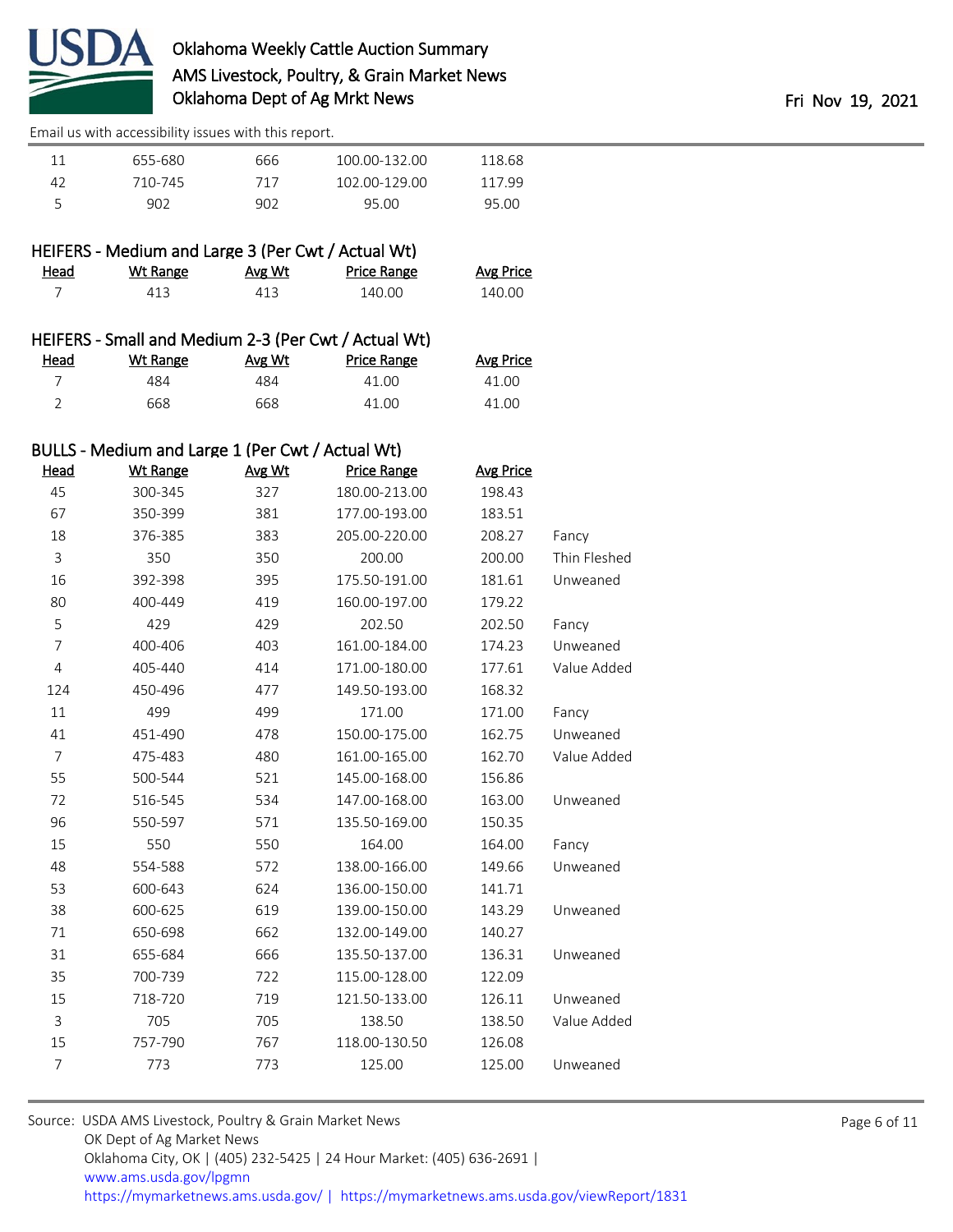

|    | 800-840 | 817 | 103 00-119 00 | 113.35 |
|----|---------|-----|---------------|--------|
|    | 850-865 | 858 | 114.00-115.00 | 114 50 |
| 26 | 916-939 | 926 | 88.00-120.00  | 109.54 |

# BULLS - Medium and Large 1-2 (Per Cwt / Actual Wt)

| <u>Head</u>    | <b>Wt Range</b> | Avg Wt | <b>Price Range</b> | <b>Avg Price</b> |             |
|----------------|-----------------|--------|--------------------|------------------|-------------|
| 10             | 218             | 218    | 171.00             | 171.00           |             |
| 9              | 308-344         | 336    | 171.00-181.00      | 173.04           |             |
| 59             | 350-398         | 383    | 156.00-183.00      | 172.35           |             |
| 17             | 371-385         | 377    | 157.00-168.00      | 164.98           | Unweaned    |
| 51             | 403-449         | 431    | 145.00-173.00      | 157.99           |             |
| 6              | 403-430         | 421    | 130.00-136.00      | 131.91           | Unweaned    |
| $\overline{2}$ | 443             | 443    | 165.00             | 165.00           | Value Added |
| 61             | 455-495         | 479    | 151.00-165.00      | 159.08           |             |
| 27             | 479-494         | 488    | 131.00-159.00      | 151.72           | Unweaned    |
| 68             | 505-543         | 527    | 140.00-155.00      | 148.82           |             |
| 6              | 545             | 545    | 159.00             | 159.00           | Unweaned    |
| 57             | 550-593         | 573    | 136.00-146.00      | 141.84           |             |
| 25             | 561-596         | 580    | 118.00-145.00      | 133.23           | Unweaned    |
| 34             | 606-621         | 614    | 129.00-141.00      | 138.39           |             |
| 5              | 634             | 634    | 136.00             | 136.00           | Unweaned    |
| 43             | 652-698         | 661    | 126.00-136.00      | 127.82           |             |
| 5              | 740             | 740    | 120.00             | 120.00           |             |
| 8              | 820             | 820    | 118.00             | 118.00           |             |

### BULLS - Medium and Large 2 (Per Cwt / Actual Wt)

| Head           | <b>Wt Range</b> | Avg Wt | <b>Price Range</b> | Avg Price |
|----------------|-----------------|--------|--------------------|-----------|
|                |                 |        |                    |           |
| 27             | 300-345         | 324    | 147.50-190.00      | 164.77    |
| 24             | 354-395         | 374    | 130.00-162.00      | 145.84    |
| 50             | 400-445         | 423    | 113.00-176.00      | 152.68    |
| 55             | 450-495         | 469    | 123.00-165.00      | 146.90    |
| 43             | 500-545         | 528    | 127.00-159.00      | 144.63    |
| 18             | 550-595         | 568    | 121.00-142.00      | 132.26    |
| 9              | 600-630         | 618    | 119.00-134.00      | 128.34    |
| 14             | 650-683         | 672    | 119.00-139.00      | 130.02    |
| $\overline{2}$ | 715-745         | 730    | 115.00-118.00      | 116.47    |
| $\mathbf{1}$   | 755             | 755    | 123.00             | 123.00    |
| 3              | 800-835         | 813    | 100.00-115.00      | 109.21    |
| $\overline{2}$ | 880-885         | 883    | 91.00-101.00       | 95.99     |
|                |                 |        |                    |           |

#### SLAUGHTER CATTLE

# COWS - Breaker 75-80% (Per Cwt / Actual Wt)

| Source: USDA AMS Livestock, Poultry & Grain Market News                                |
|----------------------------------------------------------------------------------------|
| OK Dept of Ag Market News                                                              |
| Oklahoma City, OK   (405) 232-5425   24 Hour Market: (405) 636-2691                    |
| www.ams.usda.gov/lpgmn                                                                 |
| https://mymarketnews.ams.usda.gov/   https://mymarketnews.ams.usda.gov/viewReport/1831 |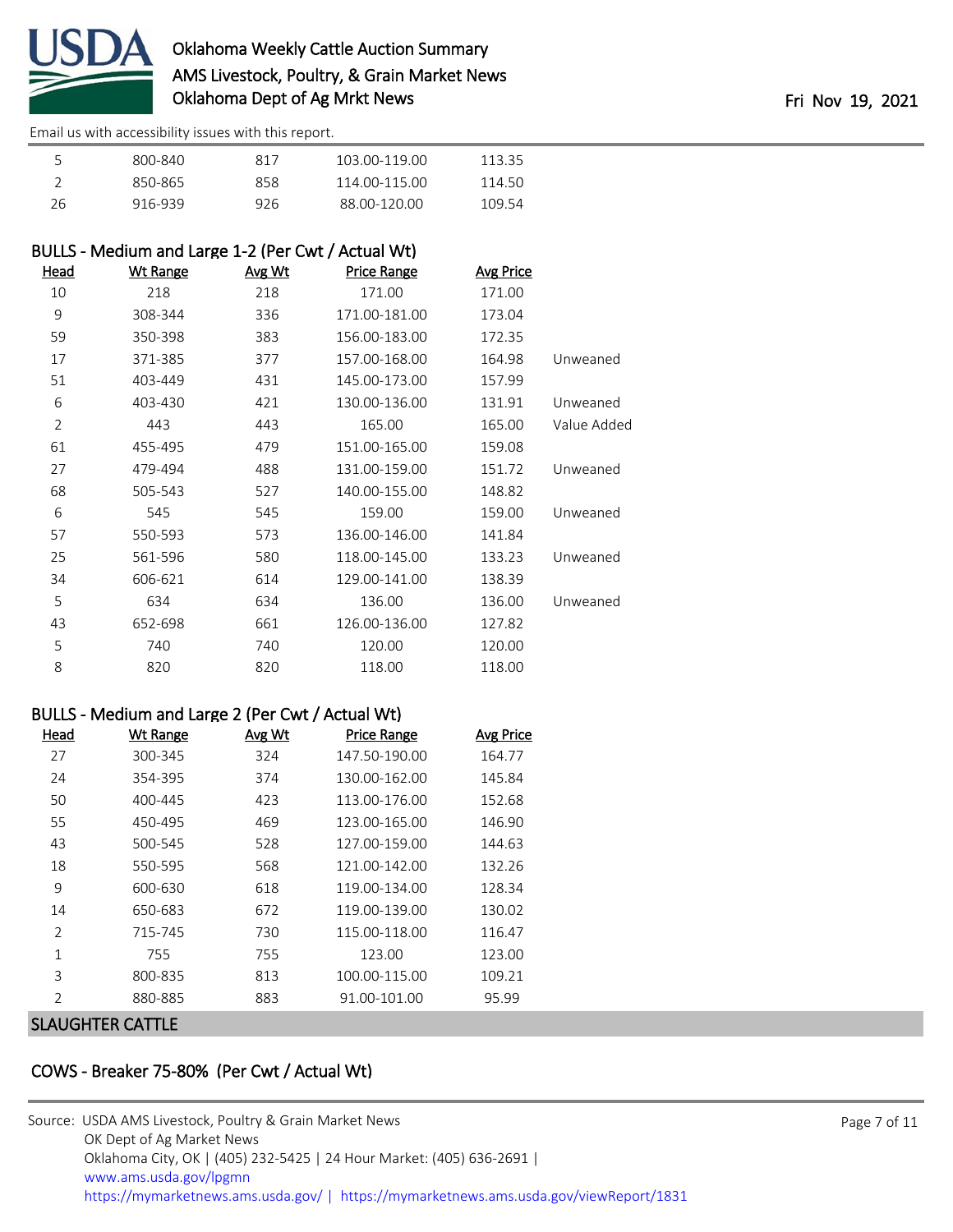

[Email us with accessibility issues with this report.](mailto:mars@ams.usda.gov?subject=508%20issue)

| Head | Wt Range  | Avg Wt | Price Range | Avg Price | Dressing |
|------|-----------|--------|-------------|-----------|----------|
| 149  | 1195-1895 | 1495   | 50.00-70.00 | 62.96     | Average  |
| 53   | 1190-1830 | 1525   | 55.00-80.00 | 65.76     | High     |
| 87   | 1090-1810 | 1401   | 45.00-61.00 | 53.72     | LOW      |
|      | 1155      | 1155   | 44.00       | 44.00     | Very Low |

### COWS - Boner 80-85% (Per Cwt / Actual Wt)

| Head | Wt Range  | Avg Wt | Price Range | Avg Price | Dressing |
|------|-----------|--------|-------------|-----------|----------|
| 249  | 1040-1635 | 1309   | 48.00-66.00 | 57.63     | Average  |
| 80   | 1015-1520 | 1250   | 53.00-69.00 | 60.92     | High     |
| 102  | 1038-1560 | 1254   | 43.00-59.00 | 51.94     | Low      |
|      | 1245      | 1245   | 41.00       | 41.00     | Very Low |

## COWS - Lean 85-90% (Per Cwt / Actual Wt)

| Head | Wt Range  | Avg Wt | <b>Price Range</b> | <b>Avg Price</b> | <b>Dressing</b>         |
|------|-----------|--------|--------------------|------------------|-------------------------|
| 378  | 1000-1475 | 1156   | 45.00-61.00        | 55.05            | Average                 |
| 29   | 690-990   | 917    | 46.00-60.00        | 50.61            | Average Light Weight    |
| 52   | 777-1230  | 983    | 51.50-94.00        | 69.10            | Average Return to Feed  |
| 50   | 1000-1435 | 1176   | 50.00-68.00        | 56.90            | High                    |
| 1    | 845       | 845    | 62.00              | 62.00            | High Light Weight       |
| 409  | 1000-1985 | 1122   | 39.00-55.00        | 46.00            | Low                     |
| 110  | 660-995   | 932    | 40.00-53.00        | 43.50            | Low Light Weight        |
| 56   | 1006-1253 | 1085   | 45.00-50.50        | 48.25            | Low Return to Feed      |
| 80   | 1000-1245 | 1069   | 28.00-39.00        | 35.06            | Very Low                |
| 201  | 540-995   | 913    | 26.00-39.00        | 32.48            | Very Low Light Weight   |
| 26   | 932-972   | 942    | 35.00-40.00        | 38.72            | Very Low Return to Feed |

### BULLS - 1 (Per Cwt / Actual Wt)

| Head | Wt Range  | Avg Wt | Price Range | Avg Price | Dressing |
|------|-----------|--------|-------------|-----------|----------|
|      | 1325-2085 | 1629   | 79.00-83.00 | 80.96     | Average  |
|      | 1485-1820 | 1647   | 86.00-89.00 | 86.90     | High     |
| a    | 1325-1900 | 1527   | 73.00-77.00 | 75.06     | Low      |

### BULLS - 1-2 (Per Cwt / Actual Wt)

| <b>Head</b> | Wt Range  | Avg Wt | Price Range | Avg Price | <b>Dressing</b>   |
|-------------|-----------|--------|-------------|-----------|-------------------|
| 51          | 1335-2275 | 1742   | 71.00-89.00 | 80.02     | Average           |
| 14          | 1565-2085 | 1859   | 80.00-97.00 | 86.86     | <b>High</b>       |
|             | 1214      | 1214   | 87.00       | 87.00     | High Light Weight |
| 36          | 1305-2025 | 1601   | 62.00-79.50 | 73.12     | Low               |
| 8           | 1255-1323 | 1298   | 67.00-69.50 | 67.93     | Low Light Weight  |

# BULLS - 2 (Per Cwt / Actual Wt)

| <b>Head</b> | Wt Range                                                            | Avg Wt | Price Range | Avg Price | <b>Dressing</b>                                                                        |              |
|-------------|---------------------------------------------------------------------|--------|-------------|-----------|----------------------------------------------------------------------------------------|--------------|
|             | Source: USDA AMS Livestock, Poultry & Grain Market News             |        |             |           |                                                                                        | Page 8 of 11 |
|             | OK Dept of Ag Market News                                           |        |             |           |                                                                                        |              |
|             | Oklahoma City, OK   (405) 232-5425   24 Hour Market: (405) 636-2691 |        |             |           |                                                                                        |              |
|             | www.ams.usda.gov/lpgmn                                              |        |             |           |                                                                                        |              |
|             |                                                                     |        |             |           | https://mymarketnews.ams.usda.gov/   https://mymarketnews.ams.usda.gov/viewReport/1831 |              |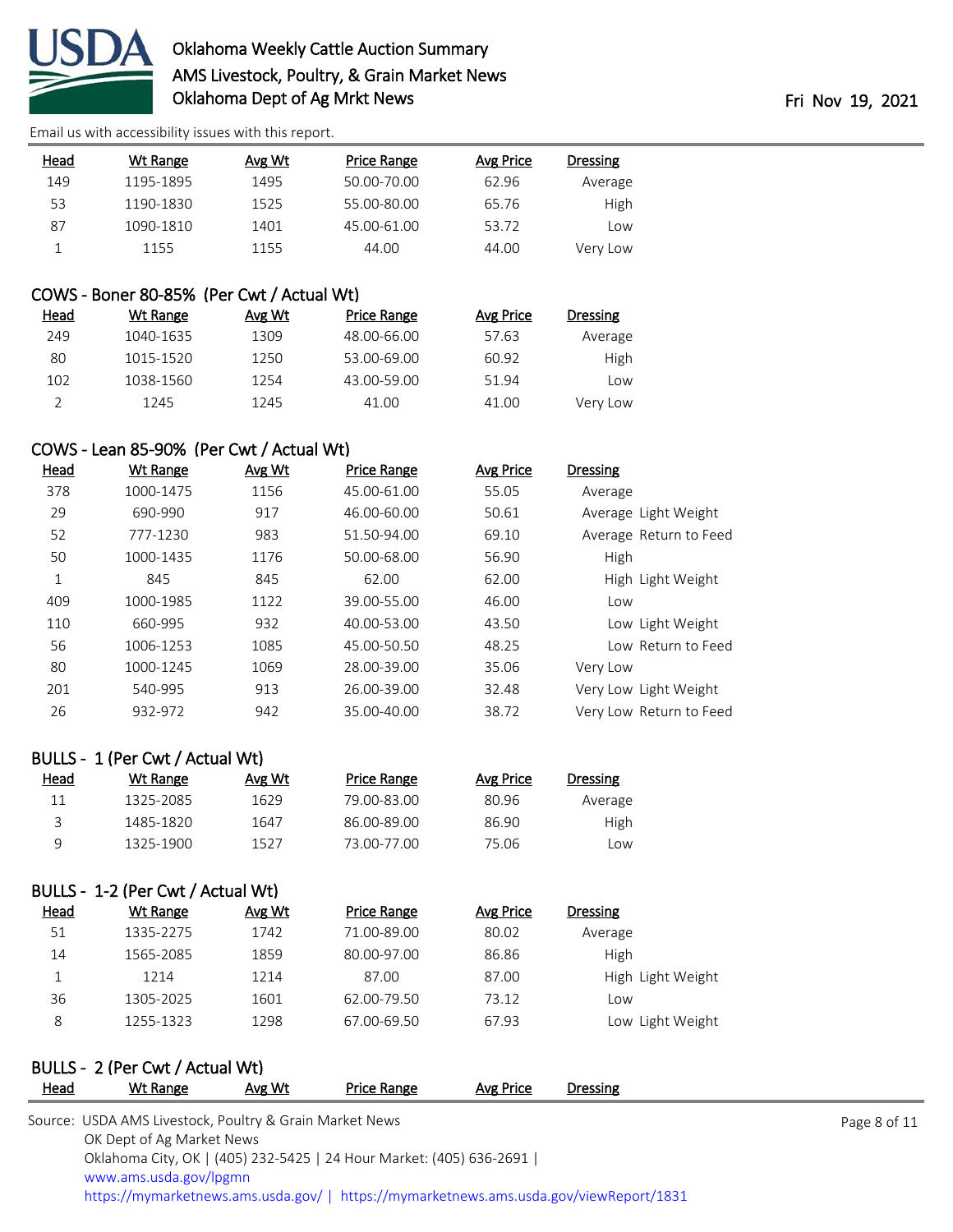

[Email us with accessibility issues with this report.](mailto:mars@ams.usda.gov?subject=508%20issue)

| <b>EQE</b><br>1C1フ<br>-64 NN<br>1.80<br>∽<br>$\sim$ 1<br>∟OW<br>∶∟∆4، ا<br>60.001<br>-<br>∸∽∸ | ▃ | $Q \Gamma C$ | 770 | -- | . ⊿?<br>$7 - 7 - 7$ | Average |
|-----------------------------------------------------------------------------------------------|---|--------------|-----|----|---------------------|---------|
|                                                                                               |   |              |     |    |                     |         |

### REPLACEMENT CATTLE

# STOCK COWS - Medium and Large 1 (Per Cwt / Actual Wt)

| <u>Age</u> | <u>Stage</u> | <u>Head</u> | <u>Wt Range</u> | Avg Wt | <b>Price Range</b> | <b>Avg Price</b> |
|------------|--------------|-------------|-----------------|--------|--------------------|------------------|
| $2 - 4$    |              |             | 993             | 993    | 73.00              | 73.00            |

#### BRED COWS - Medium and Large 1 (Per Head / Actual Wt)

| <b>Age</b> | <b>Stage</b> | Head           | <b>Wt Range</b> | Avg Wt | <b>Price Range</b> | Avg Price |
|------------|--------------|----------------|-----------------|--------|--------------------|-----------|
| $2 - 4$    | Τ1           | 10             | 892-1115        | 973    | 810.00-1050.00     | 900.19    |
| $2 - 4$    | T2           | 16             | 940-1190        | 1080   | 810.00-1235.00     | 1117.81   |
| $2 - 4$    | T3           | $\overline{2}$ | 1330            | 1330   | 1350.00            | 1350.00   |
| $5 - 8$    | Τ1           | 16             | 1085-1315       | 1209   | 700.00-1125.00     | 807.49    |
| $5 - 8$    | T2           | 151            | 940-1745        | 1231   | 750.00-1210.00     | 932.70    |
| $5 - 8$    | T3           | 19             | 957-1490        | 1285   | 810.00-1325.00     | 1071.24   |
| >8         | Τ1           | 6              | 1238            | 1238   | 685.00             | 685.00    |
| >8         | T2           | 135            | 1115-1523       | 1263   | 700.00-900.00      | 766.18    |
| >8         | T3           | 7              | 1133-1235       | 1156   | 750.00-825.00      | 803.06    |

### BRED COWS - Medium and Large 1-2 (Per Head / Actual Wt)

| <u>Age</u> | <b>Stage</b> | Head | Wt Range  | Avg Wt | <b>Price Range</b> | <b>Avg Price</b> |
|------------|--------------|------|-----------|--------|--------------------|------------------|
| $2 - 4$    | Τ1           | 1    | 950       | 950    | 900.00             | 900.00           |
| $2 - 4$    | T2           | 6    | 655-990   | 853    | 700.00-975.00      | 867.33           |
| $2 - 4$    | T3           | 5    | 845-990   | 939    | 685.00-1125.00     | 900.71           |
| $5 - 8$    | Τ1           | 1    | 1015      | 1015   | 900.00             | 900.00           |
| $5 - 8$    | $T1-3$       | 1    | 940       | 940    | 800.00             | 800.00           |
| $5 - 8$    | T2           | 62   | 700-1590  | 1101   | 600.00-1075.00     | 840.36           |
| $5 - 8$    | T3           | 9    | 995-1250  | 1114   | 850.00-1110.00     | 982.09           |
| >5         | $T2-3$       | 1    | 1318      | 1318   | 960.00             | 960.00           |
| >8         | T2           | 8    | 1060-1204 | 1153   | 625.00-975.00      | 766.98           |
| >8         | T3           | 9    | 795-1260  | 1085   | 675.00-850.00      | 753.83           |
|            |              |      |           |        |                    |                  |

## BRED COWS - Medium and Large 1-2 (Per Head / Estimate Wt)

| <u>Age</u> | <b>Stage</b> | Head | <u>Wt Range</u> | Avg Wt | <b>Price Range</b> | Avg Price |
|------------|--------------|------|-----------------|--------|--------------------|-----------|
| $2 - 4$    |              |      | 975             | 975    | 1000.00            | 1000.00   |
| $2 - 4$    | T2           |      | 900-1100        | 1000   | 1000.00-1200.00    | 1100.00   |
| $5 - 8$    | T2           | 13   | 1000-1250       | 1183   | 850.00-1275.00     | 1050.00   |
| $5 - 8$    | TЗ           | 4    | 875             | 875    | 560.00             | 560.00    |
| >8         |              |      | 1000            | 1000   | 975.00             | 975.00    |

# BRED COWS - Medium and Large 2 (Per Head / Actual Wt)

| Source: USDA AMS Livestock, Poultry & Grain Market News                                |
|----------------------------------------------------------------------------------------|
| OK Dept of Ag Market News                                                              |
| Oklahoma City, OK   (405) 232-5425   24 Hour Market: (405) 636-2691                    |
| www.ams.usda.gov/lpgmn                                                                 |
| https://mymarketnews.ams.usda.gov/   https://mymarketnews.ams.usda.gov/viewReport/1831 |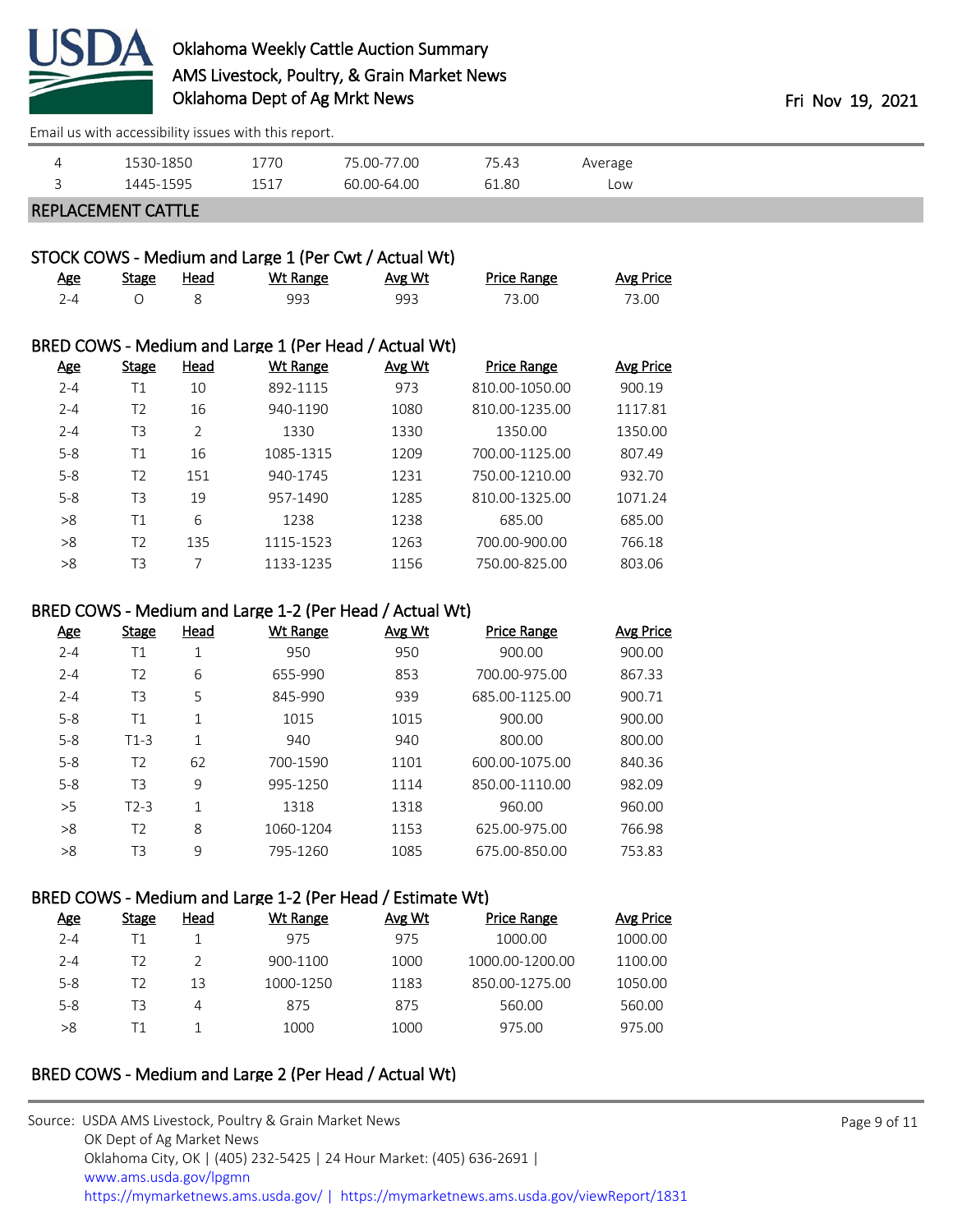

[Email us with accessibility issues with this report.](mailto:mars@ams.usda.gov?subject=508%20issue)

| <u>Age</u> | <b>Stage</b> | Head           | Wt Range | Avg Wt | <b>Price Range</b> | Avg Price |
|------------|--------------|----------------|----------|--------|--------------------|-----------|
| $2 - 4$    | Τ1           | 3              | 550-890  | 688    | 500.00-700.00      | 601.33    |
| $2 - 4$    | T2           | 5              | 620-820  | 690    | 650.00-750.00      | 692.75    |
| $2 - 4$    | $T2-3$       |                | 650      | 650    | 650.00             | 650.00    |
| $2 - 4$    | T3           | 1              | 635      | 635    | 625.00             | 625.00    |
| $5 - 8$    | Т1           | $\overline{2}$ | 965-1000 | 983    | 650.00-700.00      | 674.55    |
| $5 - 8$    | $T1-3$       | 1              | 970      | 970    | 750.00             | 750.00    |
| $5 - 8$    | T2           | 14             | 845-1315 | 1063   | 600.00-785.00      | 676.02    |
| $5 - 8$    | T3           |                | 1190     | 1190   | 625.00             | 625.00    |

## BRED COWS - Medium and Large 2 (Per Head / Estimate Wt)

| <u>Age</u> | <b>Stage</b> | Head | Wt Range | <b>Avg Wt</b> | Price Range | <b>Avg Price</b> |
|------------|--------------|------|----------|---------------|-------------|------------------|
| 5-8        |              |      | 900      | 900           | 775.00      | 775.00           |

## BRED HEIFERS - Medium and Large 1-2 (Per Head / Actual Wt)

| <u>Age</u> | Stage | Head | Wt Range  | Avg Wt | Price Range   | Avg Price |
|------------|-------|------|-----------|--------|---------------|-----------|
| י ⊿        |       |      | 1025-1200 | 1098   | 600 00-950 00 | 750.80    |

#### COW-CALF PAIRS - Medium and Large 1 w/ <150 lbs calf (Per Family / Actual Wt)

| Age   | Stage | Head | Wt Range  | Avg Wt | <b>Price Range</b> | Avg Price |
|-------|-------|------|-----------|--------|--------------------|-----------|
| 2-4   |       |      | 1172      | 1172   | 1450.00            | 1450.00   |
| 2-4   |       |      | 725       | 725    | 1150.00            | 1150.00   |
| $5-8$ |       |      | 1220-1366 | 1322   | 1260.00-1400.00    | 1363.91   |
| >8    |       |      | 1165-1200 | 1172   | 1025.00-1100.00    | 1040.36   |
|       |       |      |           |        |                    |           |

#### COW-CALF PAIRS - Medium and Large 1 w/ 150-300 lbs calf (Per Family / Actual Wt)

| <u>Age</u> | Stage | Head | Wt Range  | Avg Wt | <b>Price Range</b> | <b>Avg Price</b> |
|------------|-------|------|-----------|--------|--------------------|------------------|
| 5-8        |       |      | 1000-1450 | 1247   | 1000.00-1500.00    | 1301.04          |

### COW-CALF PAIRS - Medium and Large 1 w/ >300 lbs calf (Per Family / Actual Wt)

| <u>Age</u> | <b>Stage</b> | Head | Wt Range  | Avg Wt | <b>Price Range</b> | Avg Price |
|------------|--------------|------|-----------|--------|--------------------|-----------|
| 5-8        |              |      | 1377-1392 | 1385   | 1425.00-1450.00    | 1437.43   |

#### COW-CALF PAIRS - Medium and Large 1-2 w/ <150 lbs calf (Per Family / Actual Wt)

| Age     | Stage | <u>Head</u> | Wt Range | <b>Avg Wt</b> | <b>Price Range</b> | Avg Price |
|---------|-------|-------------|----------|---------------|--------------------|-----------|
| $2 - 4$ |       |             | 640      | 640           | 900.00             | 900.00    |
| 5-8     |       |             | 1215     | 1215          | 800.00             | 800.00    |

#### COW-CALF PAIRS - Medium and Large 1-2 w/ 150-300 lbs calf (Per Family / Actual Wt) Age Stage Head Wt Range Avg Wt Price Range Avg Price 5-8 O 7 1000-1080 1019 610.00-685.00 635.64